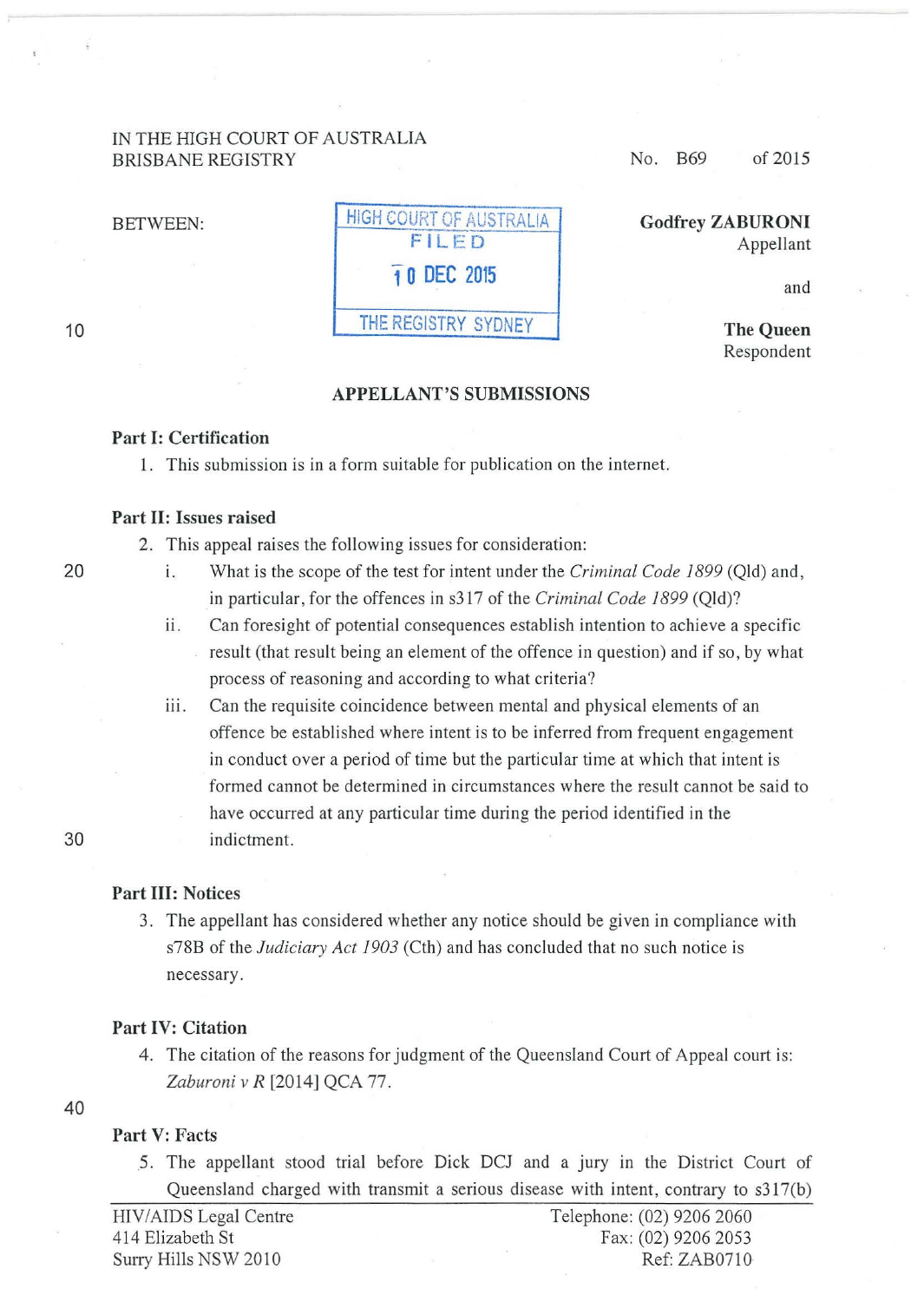-2-

and (e) of the *Criminal Code 1899* (Qld) ("the *Criminal Code").* The offence carries a maximum penalty of life imprisonment. Upon arraignment the appellant pleaded guilty to an alternative count of unlawfully causing grievous bodily harm contrary to s320 of the *Criminal Code* before the jury at the commencement of the trial. The plea was not accepted. The trial proceeded and on 18 April 2013 he was found guilty of the offence under s317(b) and (e) of the *Criminal Code.* He was sentenced to 9 years and 6 months imprisonment. He appealed against his conviction to the Queensland Court of Appeal on the ground that the verdict was unreasonable or could not be supported by the evidence. By majority the appeal was dismissed (Gotterson and Morrison JJA; Applegarth J dissenting, [2014] QCA 77 ("QCA")).

- 6. At trial the appellant made a number of admissions. These were read and given to the jury (Exhibit 2). The appellant was diagnosed as HIV positive in April 1998 (QCA at [5], Ex 2 [7]). When he was diagnosed as HIV positive he was told by a general practitioner to wear a condom during sexual intercourse and the general practitioner was of the opinion that the appellant was aware that HIV could be transmitted through sexual conduct (QCA at [5], Ex 2 [9]). In 1998 he was told by the infectious diseases consultant physician at the Royal Adelaide Hospital to use condoms, inform any sexual partner of the disease, start antiretroviral medication and that HIV was transmitted by blood or sexual intercourse (QCA at [6], Ex 2 [11]). The medical registrar at the Royal Perth Hospital advised the appellant in 1998 that HIV was a sexually transmissible disease and prescribed him antiretroviral medication (QCA at [6], Ex 2 [6]). The medical registrar arranged for a further review but the appellant did not attend  $(QCA \t{at} [6], Ex 2 [15]).$
- 7. The appellant and the complainant met on 31 December 2006 (QCA at [7 J). Several weeks later they commenced a sexual relationship (QCA at [7]). The complainant gave evidence that before they commenced a sexual relationship she asked him whether he had been checked for HIV (QCA at [7], Tl-37.15-.22). She said he told her that he had been tested and did not have HIV (QCA at [7], Tl-37.30-.33). The occurrence of this conversation was challenged in cross-examination but the complainant did not resile from her evidence in chief on the subject (T1-45-1-47).
- 8. The complainant gave evidence that at first the appellant wore a condom during intercourse (QCA at [8]). After about 6 weeks they had unprotected sexual intercourse and he ejaculated inside her (QCA at [8]). The complainant agreed, in crossexamination, that the first few occasions of unprotected sexual intercourse occurred when they were "caught up in the moment" (T1-44.42-.44). The complainant gave evidence that the appellant said he found sexual intercourse more pleasurable without a condom and they continued to have unprotected sexual intercourse (QCA at [8], T1-

30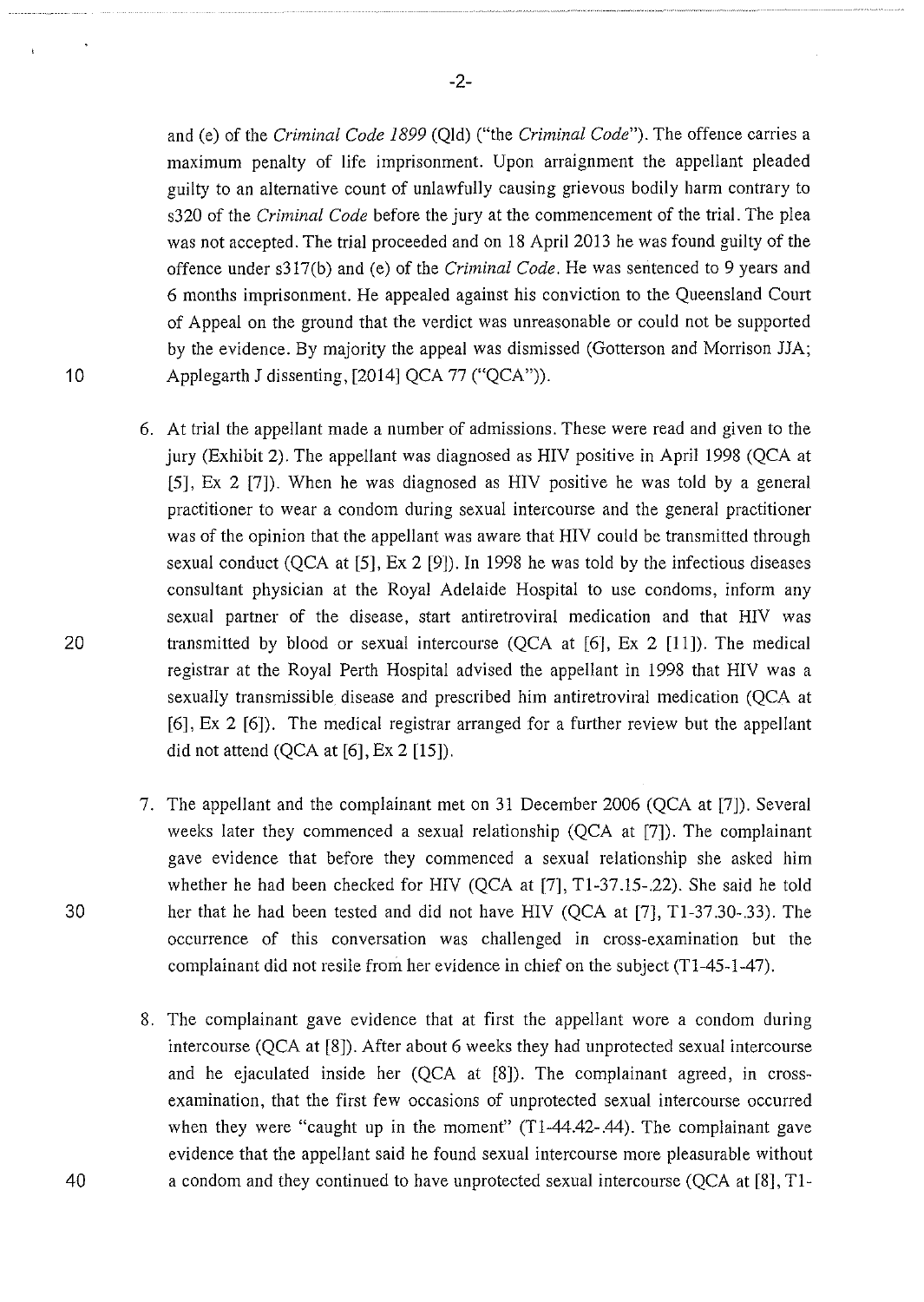38.46-.57). The appellant would usually ejaculate inside the complainant (QCA at [8]).

- 9. In mid to late 2007, the complainant fell ill with various symptoms such as light headedness, tiredness, easily caught colds, vomiting and diarrhoea (QCA at [9]-[10]). At the time the complainant received medical treatment and was diagnosed with glandular fever (QCA at [9]). There was evidence at trial that these symptoms may have been sero conversion illness due to HIV infection but this was not certain (Ex 2 at [21]). The relationship ended in September 2008 (QCA at [10]).
- 10. The complainant gave evidence that during the relationship the appellant told her that his brother had died of HIV AIDS (Tl-42.46-.57). The complainant again asked him whether he had HIV and he said he did not  $(T1-42.51-52)$ . The occurrence of this conversation was challenged in cross-examination but again the complainant did not resile from her evidence in chief (T1-45).
- 11. In late August 2009 the complainant requested a sexually transmitted infections test and a blood test from a general practitioner on the Gold Coast (QCA at [10], Tl-40.39-.41, Ex 2 [16]-[17]). On 27 August 2009 she was advised that there was a 60% 20 chance she was HIV positive (QCA at [10], Tl-40.43-.48, Ex 2 [17]). She said that she called the appellant and told him of her possible diagnosis (QCA at [11], Tl-41.5- .8). The appellant told her he definitely did not have HIV (QCA at [11], Tl-41.12- .13). On 1 September 2009 she saw him and told him she needed to know the truth (Tl-41.39-.40). The appellant told her that he had HIV and he had known for 6 months (QCA at [11], T1-41.42-.45). She agreed that the appellant had also told her the doctor told him he had had HIV for 2 years (Tl-49.4-.5). He said that he had not told her because he did not want to make her unhappy and that he thought she was having a good time  $(T1-41.47-0.48)$ .
- 30 12. A friend of the complainant gave evidence that she asked the appellant how long he had known of his diagnosis and he told her he had known for 6 months but the doctor told him he had had it for 2 years (Tl-53.25-.32). She asked him why he did not tell the complainant and he said "*I didn't want to ruin her life.*" (T1-53.38-.40). The complainant's diagnosis of HIV positive was confirmed on 2 September 2009 (QCA at [11]).
	- 13. In November 2009, during a telephone conversation recorded by the police, the appellant told her that he had found out that he had HIV 6 months after they broke up (QCA at [12], Ex 1, MFI D p.S). This and the conversation recounted above (at [11])

-3-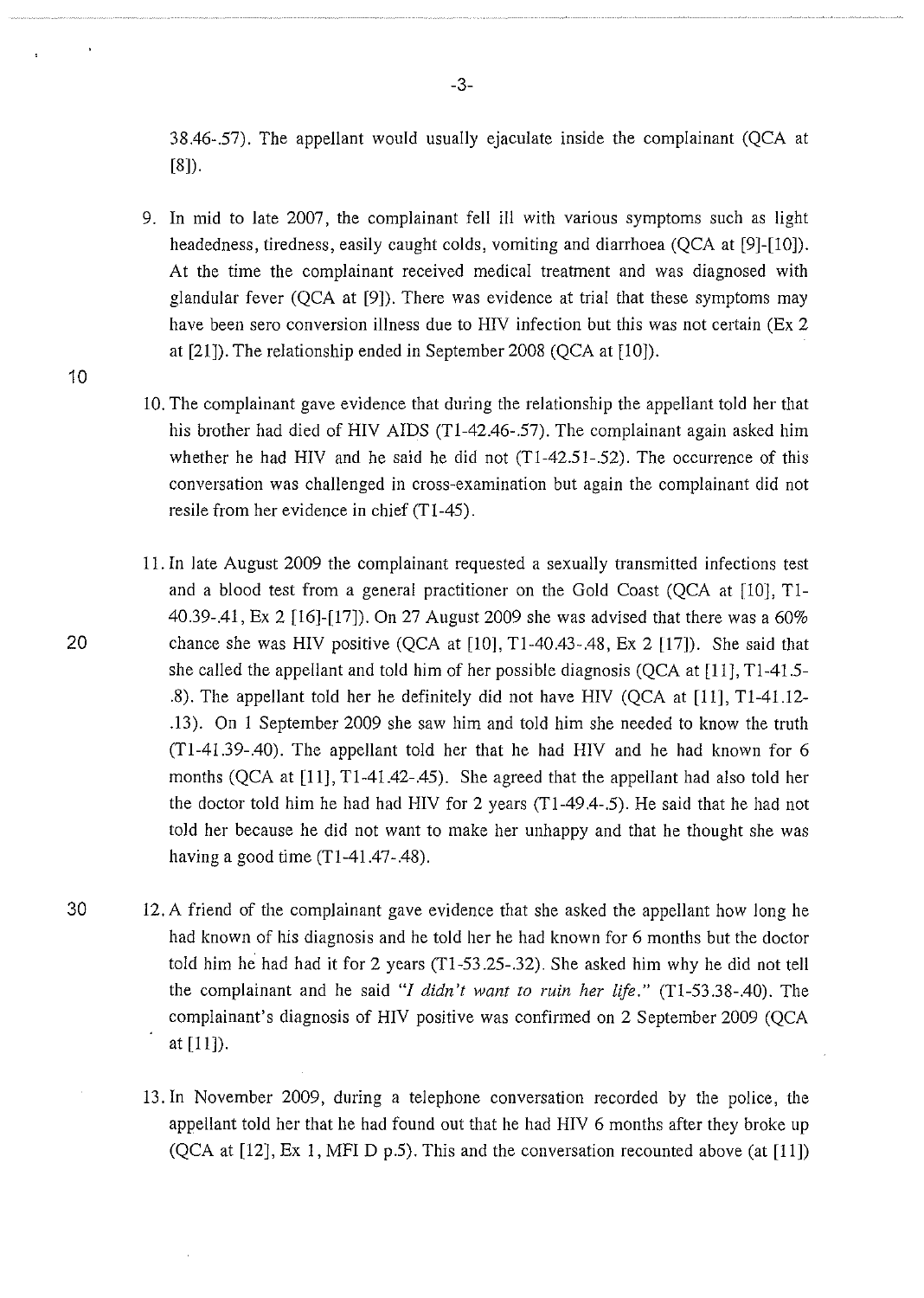were relied upon by the prosecution as lies indicating a consciousness of guilt for the offence charged.

14. On 24 and 26 May 2010, the appellant was interviewed by the police. He told the police that he and the complainant were careful and had protected sex. He told the police that on possibly two occasions they had unprotected sex (QCA at [13]). He told the police that when he was diagnosed with HIV in 1998 he was given little information and was not told that he had to tell people about it before he had sexual intercourse with them (QCA at [13]). These lies were also relied upon by the prosecution as lies indicating a consciousness of guilt for the offence charged.

15. There was expert evidence that the risk of HIV transmission from unprotected penile vaginal intercourse is approximately 0.1% and that the risk of transmission during a 21 month relationship is approximately 14% (QCA at [14]). There was no evidence that the appellant knew of these statistical probabilities of transmitting the disease at the relevant times (QCA at [17]).

16. The prosecution case on intention was conducted at trial essentially circumstantial. The prosecutor submitted to the jury that *"having multiple acts of unprotected sexual intercourse without informing [the complainant] of his own ... HIV status, together with some other conduct clearly proves that intention."* (Closing Addresses T5 .22- .24). The "other conduct" relied upon by the prosecution included: the appellant's failure to disclose his disease to the complainant before they commenced unprotected sexual intercourse and throughout their relationship even after being asked by her if he had HIV; his desire to have unprotected sexual intercourse with her because he preferred sex without a condom; his failure to disclose his disease to her when she fell ill in mid 2007; lies told to the complainant following her diagnosis and lies to police regarding his awareness of the sexual transmissibility and nature of HIV and the number of times he and the complainant had unprotected sexual intercourse.

## **Part VI: The argument**

17. The indictment alleged that between 1 January 2007 and 30 September 2008 the appellant, with intent to transmit a serious disease to the complainant, did unlawfully transmit a serious disease to her contrary to s317 of the *Criminal Code.* The element of "intent" in s317 of the *Criminal Code* is intent to bring about a specific result, namely the transmission of the disease. The issue at trial, and on appeal, was whether there was evidence from which it could be inferred (beyond reasonable doubt) that the appellant intended to transmit the disease at the time disease was transmitted.

10

20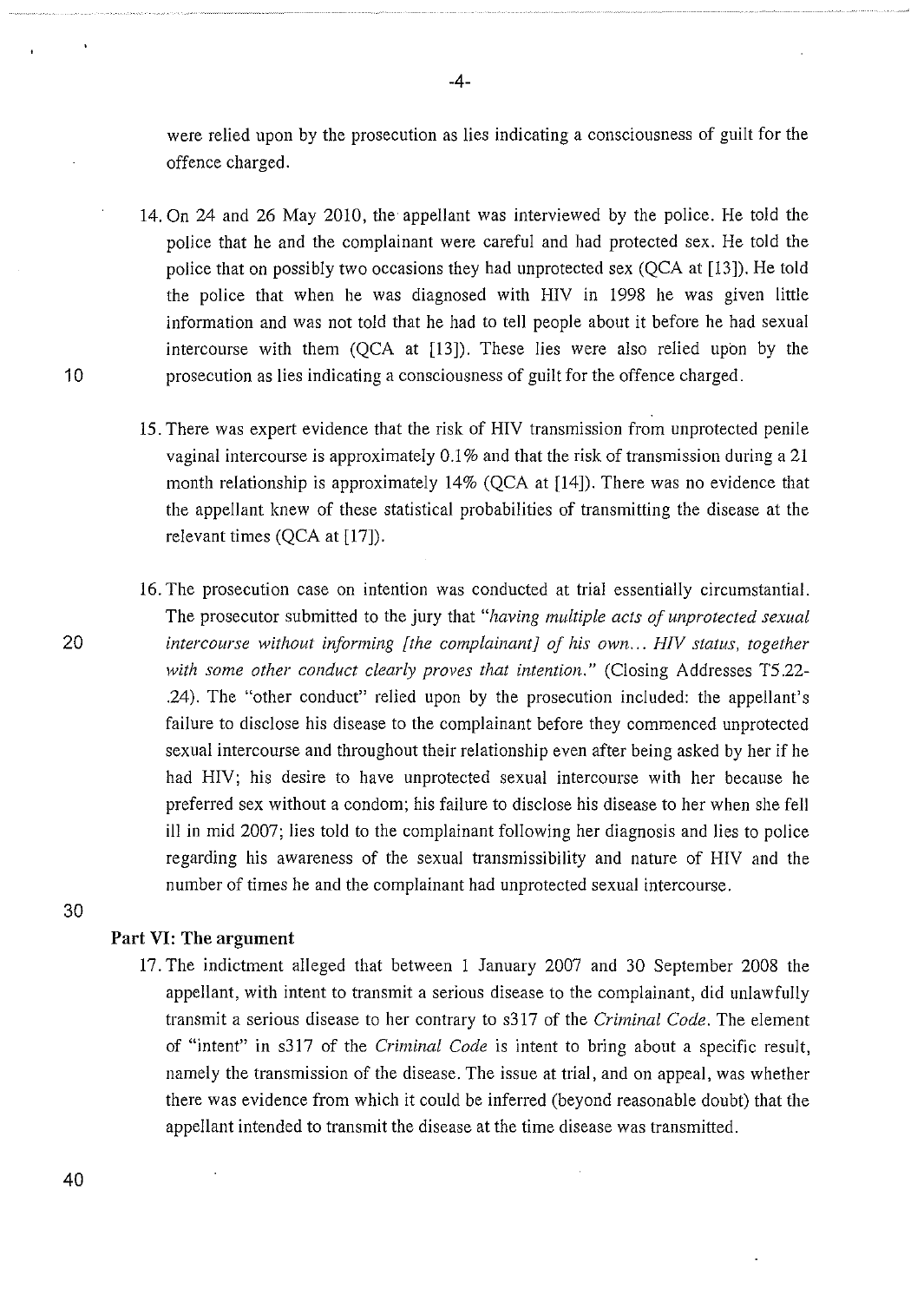### **Intention/Recklessness (Ground l(i))**

- 18. Gotterson JA rejected the submission that the jury could not exclude beyond reasonable doubt the possibility that the transmission of the disease was reckless rather than intentional (QCA at [48]; Morrison JA agreed with Gotterson JA and gave some further reasons). His Honour found that it was open to the jury to conclude that the appellant had a genuine appreciation of the risks of transmission because the lies told by him to the complainant and to the police evidenced such an appreciation (QCA at [43], [44], [48]). There was no evidence that the appellant was aware of the statistical risks or transmission associated with unprotected sexual intercourse (QCA at [44]). There was likewise no evidence regarding the appellant's appreciation of the level of risk of transmission as a result of unprotected sexual intercourse – that is, whether it was possible, probable or certain.
- 19. Gotterson JA held that the jury could infer the requisite intent based on the appellant's knowledge and conduct (QCA at [46]). His Honour found that *"[i]t was open to the jury to reason from this and their own knowledge and experience of human behaviour that whereas one or several acts of unprotected sexual intercourse might be viewed as reckless as to whether infection would be transmitted or not, such acts repeated frequently with the same partner over many months, defied description. as mere recklessness as to the risk of transmission.*" (QCA at [46]). This is the critical passage in the judgment and the basis on which his Honour dismissed the appellant's appeal. His Honour considered that the frequency of the unprotected sexual intercourse was of *"singular significance"* on the question of whether the requisite intent was established (QCA at [46])
- 20. This reasoning appears to involve the following three related propositions:
	- 1. The frequency of the conduct increases the prospect of transmission of the disease to a level of likelihood.
	- 2. The jury could use their human experience to infer that the appellant must have known that frequently engaging in conduct increases the prospect of transmission of the disease to a level of likelihood.
	- 3. The appellant's knowledge or foresight of the likelihood of a consequence of his conduct (the likelihood of which was increased by virtue of the frequency of that conduct) was sufficient to establish the mental element required under s317 of the *Criminal Code* namely an intention to bring about a specific result.
- 21. It is submitted that this reasoning erroneously conflated the concept of recklessness (i.e. an awareness of some (unspecified) risk of transmission) with an intent to bring about a particular result.

20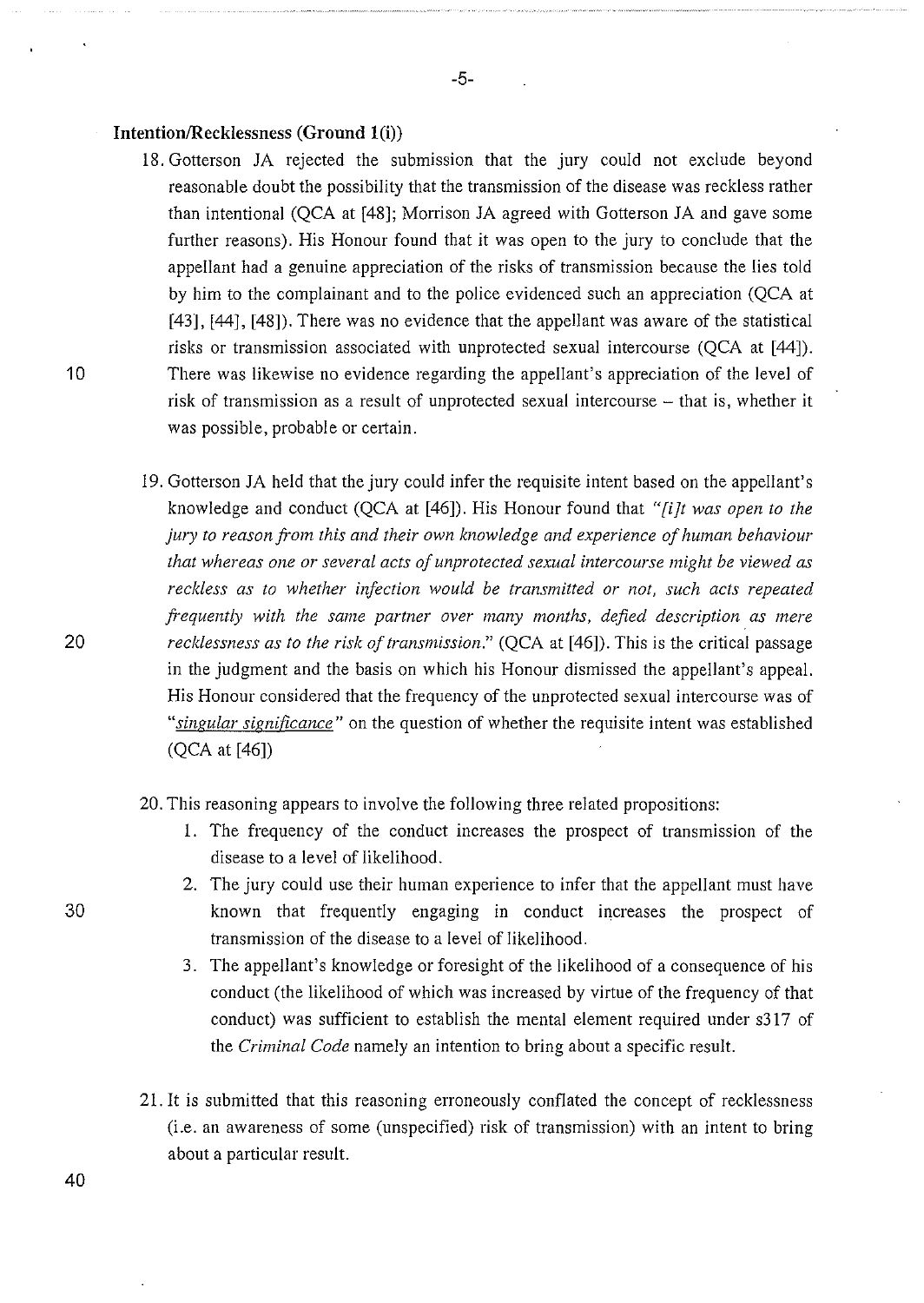22. The offence under s317 of the *Criminal Code* requires the prosecution to prove that the appellant had an actual and subjective intention to bring about a specific result: here the transmission of HIV *(R v Ping* [2006] 2 Qd R 69 at [27]). The term intent, as it is used in the *Criminal Code,* is to be given its ordinary and natural meaning - to mean, to have in mind, having a purpose or design *(R v Willmott (No 2)* [1985]2 Qd R 413 at 418, see also *Ping v* Rat [27], [29] and Applegarth *1* at QCA [76]). Knowledge or foresight of the consequences of one's conduct should not be equated with intent (Applegarth J at QCA [76]-[77], *R v Reid* at [2007] 1 Qd R 64 at [108]-[109] per Chesterman J).

10

23. Broadly speaking there are three states of mind which give rise to criminal liability (putting to one side offences of strict and absolute liability): intention, recklessness and negligence. States of awareness of the consequence of one's act (consequence being an element of an offence) may broadly be categorised as follows: (1) awareness the consequence is possible (recklessness); (2) awareness the consequence is probable or likely (reckless indifference for murder at common law and in some Code states); (3) awareness the consequence is near certain/certain/inevitable or will occur in the ordinary course of events (defined as intent in the *Criminal Code 1995* (Cth) or also known as oblique intention - discussed below). Whether or not one can reason towards intention from one or more of these mental states is an issue raised by this appeal. It is not part of the appellant's argument that any of these mental states actually equates to an intention to cause a specific result in the sense that a person means such a result to happen or that the purpose of his or her act is to bring about that result. These questions are discussed further below (see Applegarth J at QCA [86]- [88]).

### Awareness that a result is a probable consequence of conduct

- 24. In *Crabbe v The Queen* (1985) 156 CLR 464 an actual subjective intent was distinguished from awareness of the probable consequences of one's act (at 468). Awareness that death or grievous bodily harm was a probable consequence of one's act was there described as "comparable" with intent to kill or cause grievous bodily harm in *Crabbe v The Queen* (at 469). Nevertheless to say that the two states of mind are comparable does not mean they are identical *(R v Reid* at [111] per Chesterman J).
	- 25. The distinction between intention and recklessness (or reckless indifference) is an important one. Intention is the most culpable form of criminal liability and, generally speaking, where a person intends to bring about a prescribed result he or she will receive a greater punishment than would otherwise be the case. As such, the person's state of mind forms a critical part of criminal liability. An analogy can be drawn with offences of aiding/abetting, conspiracy and attempts (offences which criminalise a

20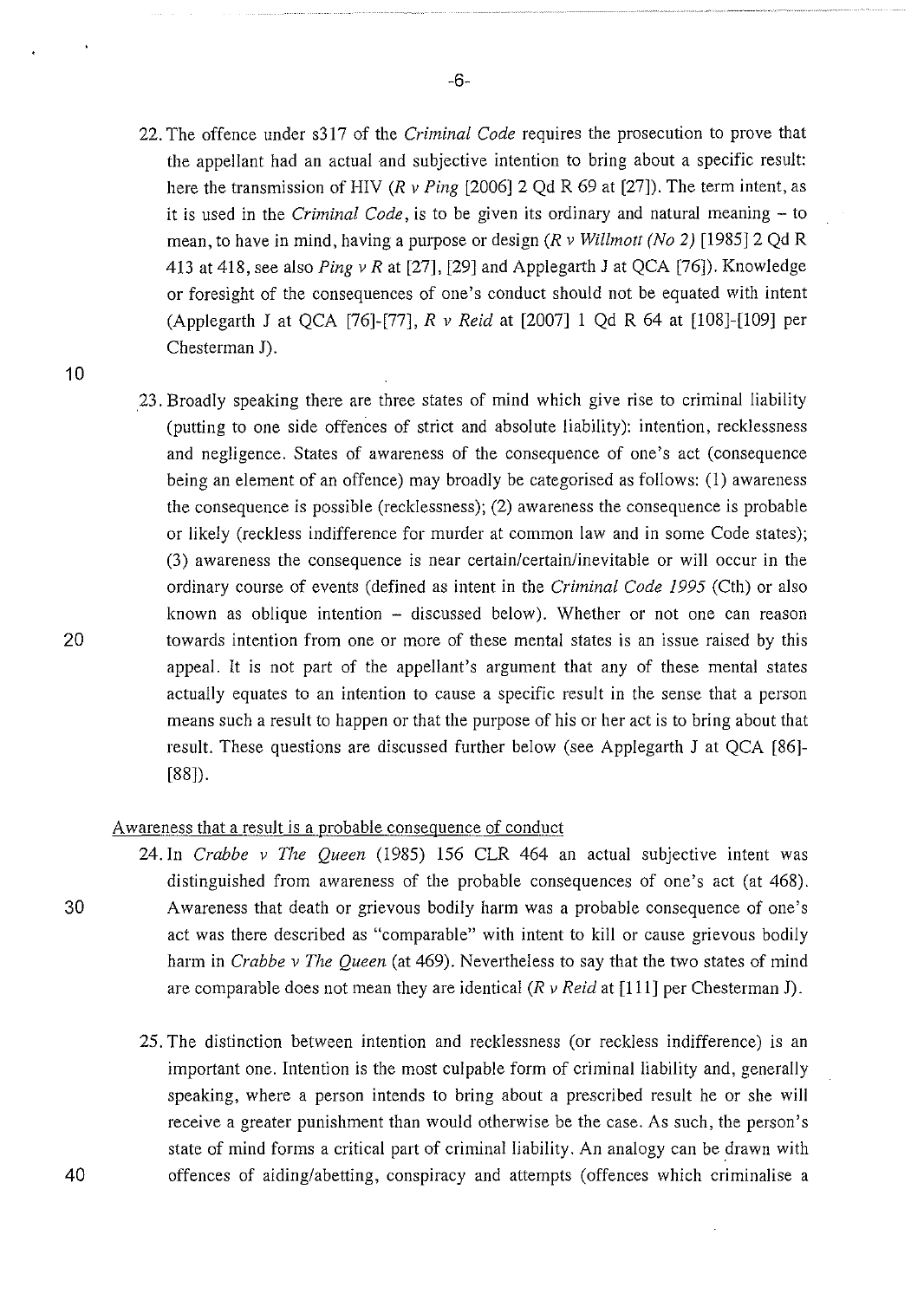person's state of mind) where knowledge or foresight of the probable or likely consequences of one's actions has been held to be insufficient to establish intention.<sup>1</sup>

- 26. Awareness of the probable consequences of one's conduct was rejected as forming part of the test for intent under the *Criminal Code* in *Willmott v R (No 2)* at 418, see also  $R$  v Reid at [66]-[71] per Keane JA (as his Honour then was) and [108] per Chesterman J).
- 27. It has been observed that an intention to cause a specific result may be inferred from evidence that the accused was aware that that particular consequence was a probable one *(He Kaw Teh v The Queen* (1985) 157 CLR 523 at 570 per Brennan J, *Willmott (No 2)* at 419, *R v Reid* at [111] per Chesterman J). It is unclear whether the reference to "probable" in these passages is a reference to a consequence being "merely" probable or whether a high degree of probability is required before the inference can be drawn. In any event, whether an inference of intent should be drawn in any given case may depend on whether the awareness extends to a near certain consequence. The English authorities (discussed below) appear to have disavowed the proposition that, as a matter of evidence, an intent to cause a specific result can be inferred from an awareness, only, that the result is a probable consequence of one's act.
- 28. The appellant submits that awareness that a particular consequence of conduct is probable is insufficient to establish intent whether treated as a matter of law or of sufficiency of evidence. To the extent that the reasons of Applegarth J suggest otherwise (see QCA at [77], [103] and [104]) the appellant does not embrace them. Evidence that an accused had such an awareness (i.e. probable but not near certain or inevitable) may be some evidence of the requisite intent however, it is submitted, that in such a posited circumstance further evidence as to an accused's state of mind (either of purpose or appreciation of risk to a very high degree) would be required to establish the requisite intent.
- 30

10

20

## Awareness that a result is certain or "near certain"

29. In England, at common law, an awareness that the consequences of one's conduct are near certain or inevitable may be sufficient to establish that a person intended a particular result *(R v Woollin* [1999]1 AC *82).* In *Woollin,* Lord Steyn held that in the rare case where the standard direction on intent for murder was not sufficient (i.e. intent has its ordinary meaning to bring about or purpose) the jury should be told that they cannot find the necessary intention *"unless they feel sure that death or serious bodily harm was a virtual certainty (barring some unforseen intervention) as a result of the defendant's actions and that the defendant appreciated that such was the case"* 

<sup>&</sup>lt;sup>1</sup> Giorgianni v The Queen (1985) 156 CLR 473 at 506, *R v RK; R v LK* (2010) 241 CLR 177 at [67], [94], [110].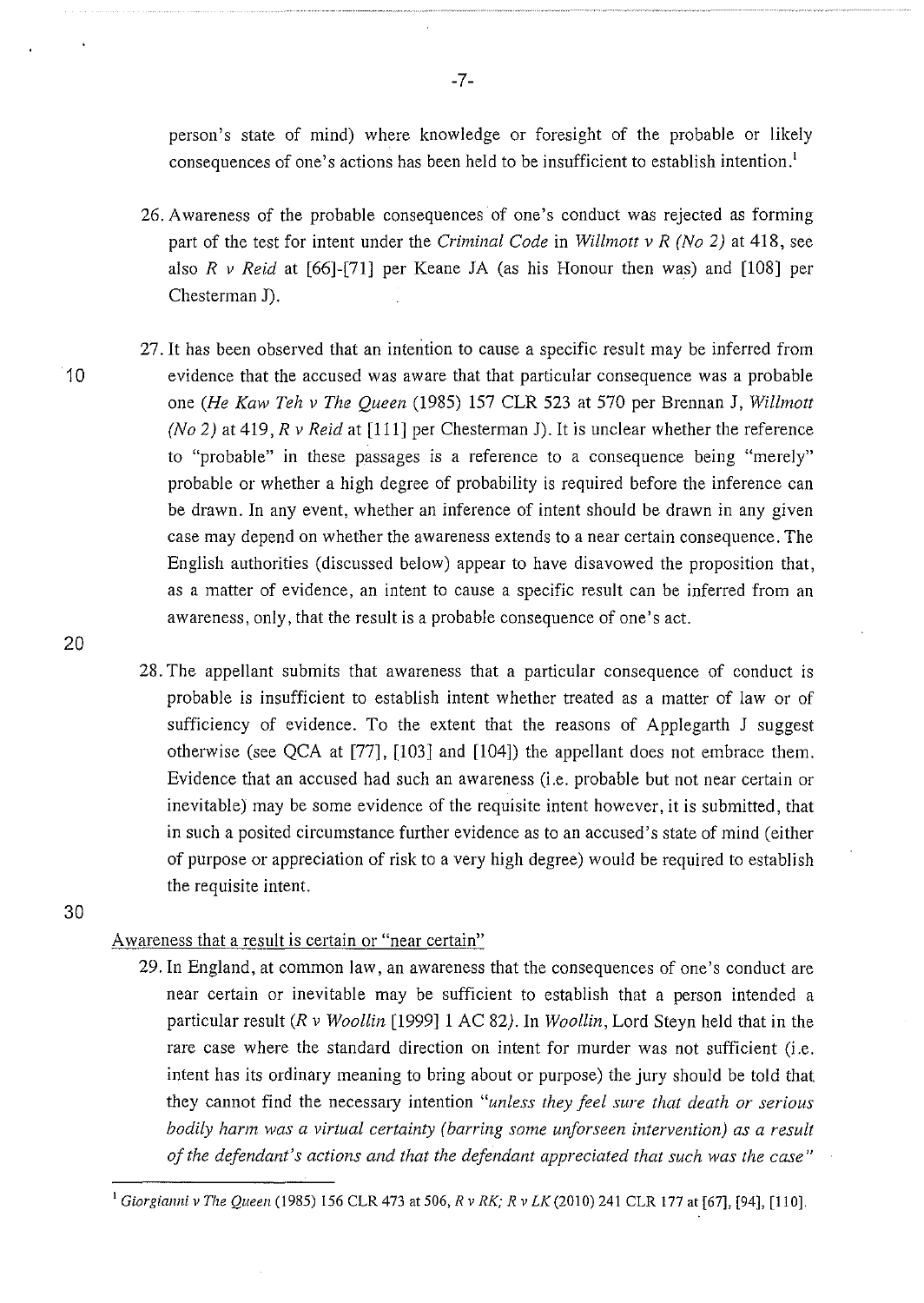(R *v Woollin* at 96 citing *R v Nedrick* [1986]1 WLR 1025 at 1028 per Lord Lane CJ with approval). In *Nedrick* Lord Lane CJ had also said *"Where a man realises that it is for all practical purposes inevitable that his actions will result in death or serious harm, the inference may be irresistible that he intended that result, however little he may have desired or wished it to happen. The decision is one for the jury to be reached upon a consideration of all the evidence."* (R *v Nedrick* at 1028, quoted with approval in *R v Woollin* at 96).

- 30. In *Woollin* Lord Steyn held that it was a material misdirection to direct a jury to the effect that it would be open for them to return a verdict of guilty for murder if satisfied that the defendant had an appreciation that there was a substantial risk of serious injury (at 89 and 95). Lord Steyn said *"By using the phrase "substantial risk the judge blurred the line between intention and recklessness, and hence between murder and manslaughter. The misdirection enlarged the scope of the mental element required for murder."* (R *v Woollin* at 95, emphasis in the original).
- 31. In English law considerable controversy has surrounded the *mens rea* required for murder at common law. The history of the common law on the subject is summarised (briefly) in *Woollin* (see at 90–95). For present purposes the controversy commenced with the decision in *DPP v Smith* [1961] AC 290 where Viscount Kilmuir LC held that it is presumed that a person intends the natural and probable consequences of their actions or, put another way, intention is established where the result is what the ordinary responsible man would, in all the circumstances of the case, have contemplated such as the natural and probable result (at 327 and 331). This aspect of *DPP v Smith* was subsequently reversed by the enactment of s8 of the *Criminal Justice Act 1967* (UK). *DPP v Smith* was emphatically rejected by Dixon CJ in *Parker v The Queen* (1963) Ill CLR 610 at 632. Dixon CJ at 632 affirmed what was said about such a presumption in *Stapleton v The Queen* (1952) 86 CLR 358 namely that it was *"seldom helpful and always dangerous"* (at 365).
- 32. The controversy continued following the decision in *R v Hymn* [1975] AC 55 and, as observed in *Woollin* (at 91), *Hyam* left the test for murder at common law in a state of disarray. In *Hymn* the House of Lords held that evidence of an awareness of the likely or probable consequences of one's actions was sufficient to establish the requisite *mens rea* for murder. There was a divergence of opinion in *Hymn* as to whether this state of mind was part of the test for actual intent or whether it constituted a separate species of malice aforethought (see also *Smith & Hogan's Criminal Law*, 14<sup>th</sup> Ed, D Ormerod  $&$  K Laird, 2014 at pp.117-118). This uncertainty in the law for murder was largely avoided in Australia as the High Court in *Crabbe v The Queen* treated an awareness of the probable consequences of one's actions as a separate species of

20

10

30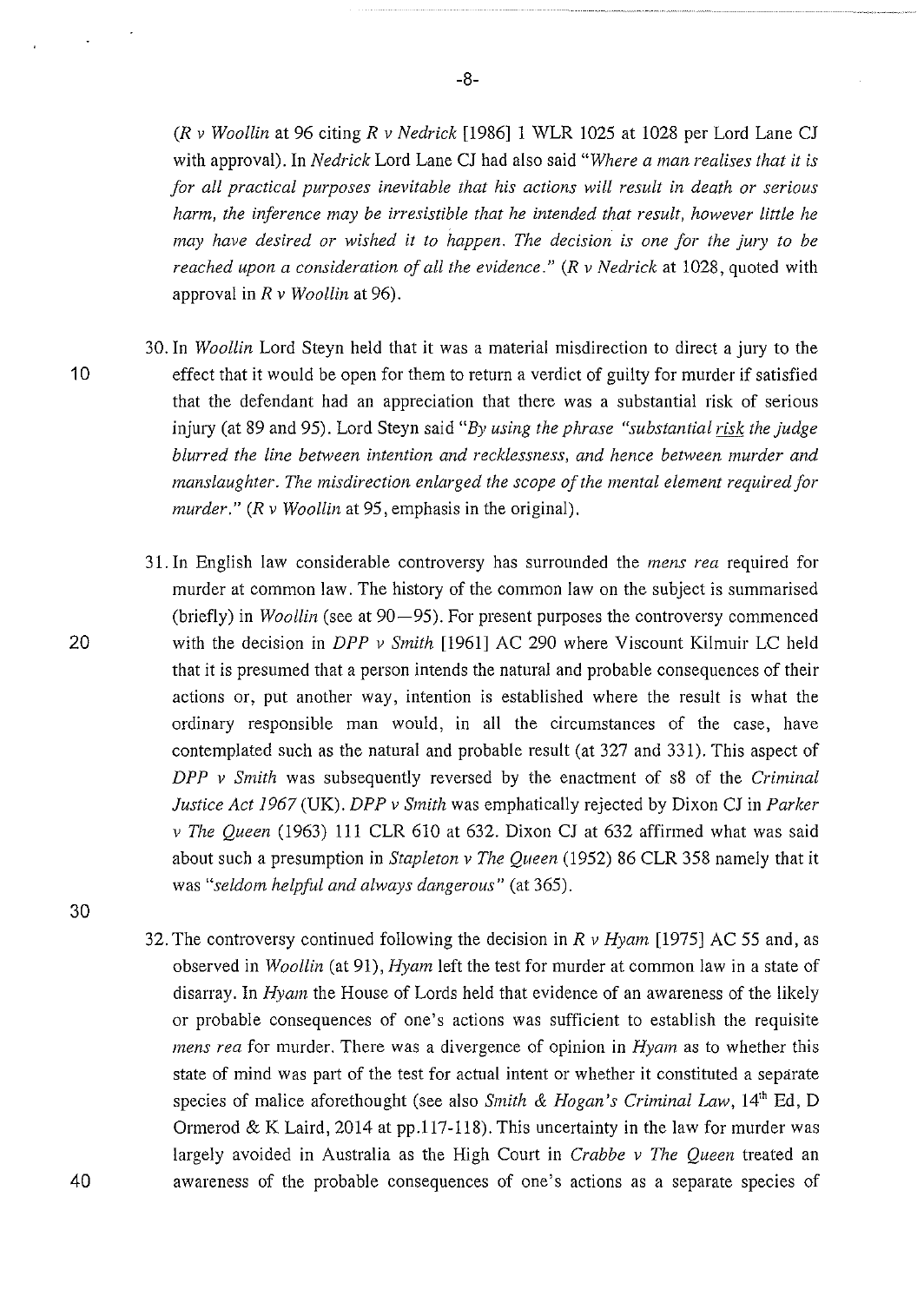malice aforethought, namely reckless indifference, and different to an actual intent (at 468-469).

33. In a series of decisions commencing with *R v Moloney* [1985] AC 905 and ending with *Woollin* the House of Lords retreated from the decision in *Hymn* and the proposition that *mens rea* for murder can be established upon proof that the person was aware that death or serious bodily harm was the probable or likely result of his or her actions. In *Moloney* Lord Bridge held that the *mens rea* for murder at common law was an intention to cause the death or grievous bodily harm (at 927). His Lordship went on to say that at law intent cannot be established where there is foresight of the probable consequence of one's act, even where the probability can be defined as exceeding a certain degree (at 928). Such a proposition was found to belong to the law of evidence and may be material from which intent could be inferred *(R v Moloney* at 928, 929). The probability required for a crime of specific intent had to be *"little short of overwhelming before it will suffice to establish the necessary intent" (R v Moloney*  at 925). The requirement that a person had to be aware that the consequence of his conduct was "overwhelming" or near certain was maintained in the later decisions of *R v Hancock* [1986] AC 455, *Nedrick* and *Woollin.* 

20 34. It should be noted that an aspect of *Woollin* which may be open to doubt is whether it is necessary that the death or grievous bodily harm itself be a virtually certain result of the defendant's act. It is unclear why the result itself must be virtually certain before intent can be established which suggests, in part, an objective inquiry into the question of intent (see *Smith* & *Hogan's Criminal Law,* 14'h Ed, D Ormerod & K Laird, 2014, 118-119). It may not be necessary to resolve this in the appellant's case although it is noted that this would not be established in this case having regard to the statistical probabilities of transmission of HIV through unprotected sexual intercourse.

35. It remains unsettled in England whether an awareness of the certainty of the results of one's conduct is itself intention (i.e. intent at law) or whether it is only evidence from which intent (i.e. purpose or design) can be inferred. Lord Bridge in *R v Moloney*  suggested that such an awareness is evidence from which intent can be inferred. *Woollin* may be ambiguous on this subject and could suggest either that such an awareness is a form of "intent" or that intent (in fact) can only be inferred from such awareness (see discussion in Smith & Hogan at 119-120). The English Court of Appeal has refused to hold that such an awareness is intent (at law) and has said that it is only evidence from which intent can be inferred: *R v Matthews* & *Alleyne* [2003]2 Cr App R 30. In *Matthews* & *Alleyne* Rix LJ held that the rule in *Woollin* was not a substantive rule of law and the "intent" at law did not include appreciation of virtual certainty (at [43]).

30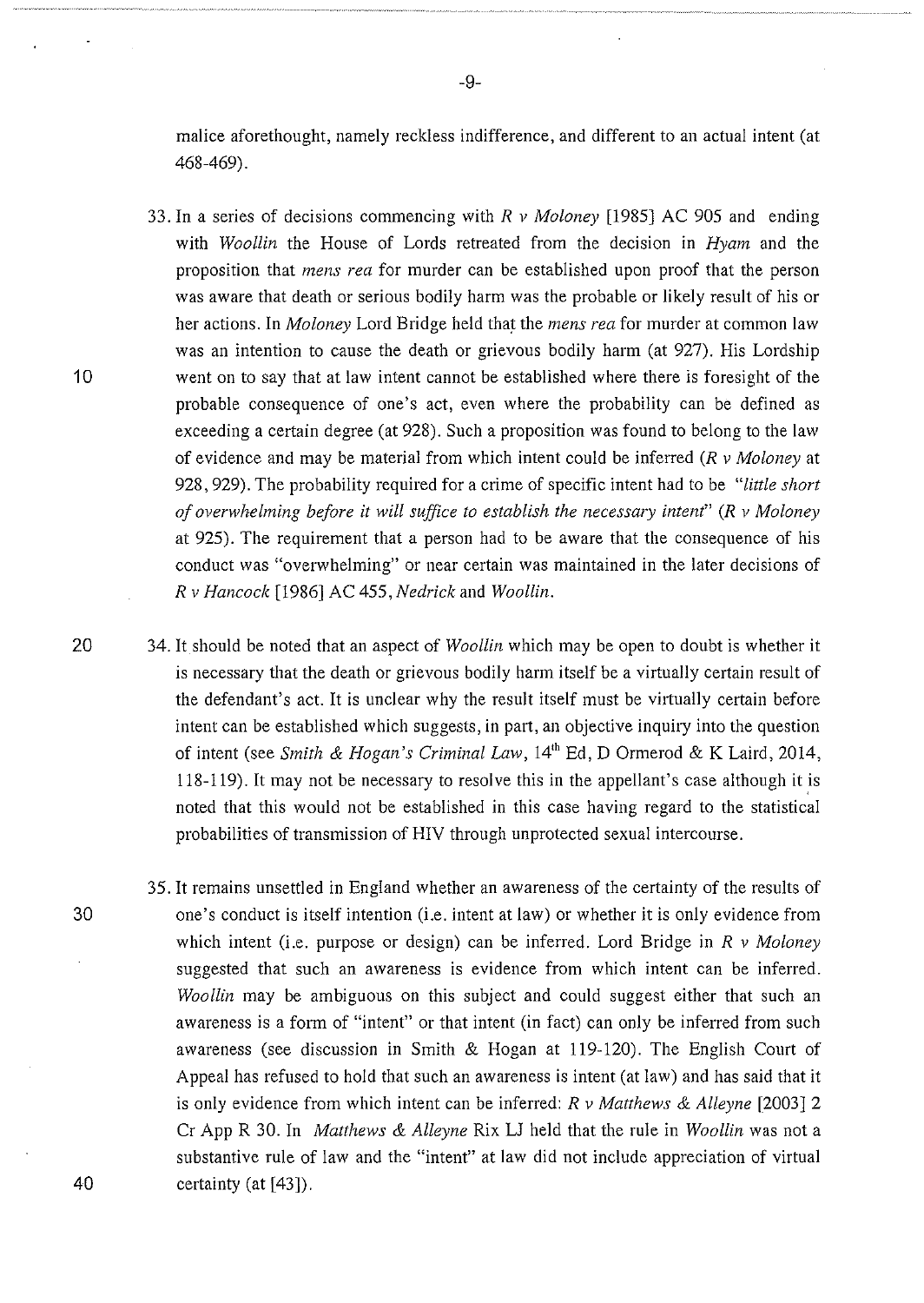- 36. The distinction between substantive law and the laws of evidence may be a fine one as *"almost always a person who foresees an illegal consequence as the virtually inevitable result of his act will desire it"* (G Williams, *Oblique Intention,* Cambridge Law Journal Vol 46, No. 3 (Nov 1987) p.422, see also *R v Nedrick* at 1028, *R v Matthews* & *Alleyne* at [45]). However, the distinction between the two is nevertheless important as it recognises the difference between two states of mind, one being the having of a purpose or design, the other being an awareness of the consequences of one's acts. That the two states of mind are actually different is reflected in s5.2(3) of the *Criminal Code 1995* (Cth) which provides that a person has an intention with respect to a result means to bring it about or is aware that it will occur in the ordinary course of events.
- 37. Support for the proposition that an awareness that a result is a certain or near certain consequence of one's conduct is evidence from which an intent may be inferred but is not intent itself can be found in the decisions of *Willmott* at 418-419 and *Reid* at [111]- [114] per Chesterman J. This also appears to be the view of Windeyer J in *Parker v The Queen* at 649 and Kirby and McHugh JJ in *Cutter v The Queen* (1997) 71 ALJR 638 at 642, 648. Although all three judges were in dissent in those cases nothing in the judgments of the other members of the respective Courts appears to cast doubt on the conclusions reached. In *He Kaw Teh* Brennan J appears to have accepted that knowledge that the prescribed result will occur is sufficient at law to establish intent for crimes of specific intent (at 570). However, this passage in *He Kaw Teh* may also be ambiguous as to whether the distinction is drawn between evidence supporting an inference of intent or the legal test for intent itself.
- 38. If awareness that a prescribed result is the certain consequence of one's act is sufficient to constitute intent at law under the common law a further question arises: whether that state is comprehended by the term "intent" as it is used in the Queensland *Criminal Code* having regard to the principles applied when construing a Code *(Brennan v The King* (1936) 55 CLR 253 at 263, *Stuart v The Queen* (1974) 134 CLR 426 at 437). The Commonwealth *Criminal Code* extends the definition of intent to such an awareness. However, unlike the Commonwealth *Criminal Code,* intent is not defined in the Queensland *Criminal Code.*
- 39. Whatever be the ultimate answer on this subject, in the appellant's case there was no evidence that established that he appreciated that the level of risk of transmission (either individually or by virtue of the frequency of his conduct) was certain, near certain or even probable. Further, other evidence pointed away from an inference of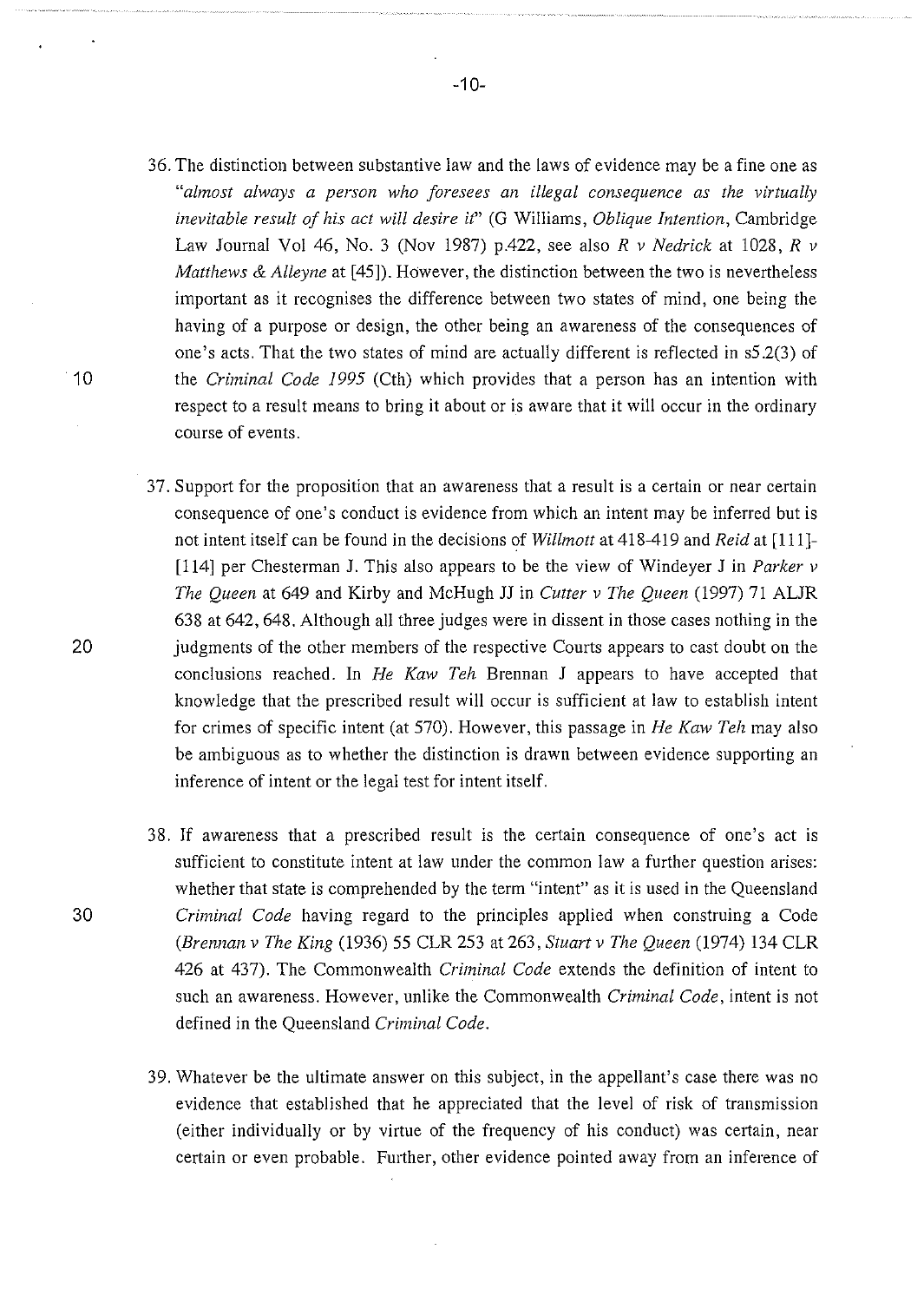intent (as it is ordinarily understood) – including the motivating reason for engaging in the impugned conduct being sexual pleasure.

### The reasoning of Gotterson JA

- 40. Gotterson JA made no finding that he was satisfied beyond reasonable doubt that the appellant had the requisite intent in the sense that it was his purpose to infect the complainant during the relevant time. Nor did his Honour find it was open to the jury to so find. Nothing in the critical passage of his Honour's judgment suggests that he was satisfied that the appellant's awareness of the risk of transmission rose to a level of certainty or near certainty or that transmission would. occur in the ordinary course of events. The evidence could not support such an inference. The evidence only established an awareness of some unknown level of risk which was increased by virtue of the frequency of conduct.
- 41. Frequency of conduct may strengthen an inference that a person had the requisite intent by increasing the known prospect that a specific result will be achieved. However, this will not be sufficient to establish the requisite intent in the absence of evidence which either indicates an actual intent (such as an admission or evidence of malice) or which elevates the known likelihood or probability of the result occurring to one of near certainty or at least, of a very high probability. There was no such evidence in the appellant's case. Nor could it be said that the appellant engaged in a course of conduct designed to achieve the prescribed result. There was a further difficulty with reliance on the frequency of conduct. Each act of intercourse carried with it the same risk of transmission. The increased chance of the complainant contracting HIV by virtue of the frequency of conduct was not that transmission was more likely with each act of intercourse but rather that over the course of that period her exposure to the risk was at a cumulated level. Although the appellant's lies as to the frequency of unprotected sexual intercourse indicated an appreciation that the risk of transmission increased by virtue of the frequency of unprotected sexual intercourse - there was no evidence to suggest that this awareness rose to anything like a level of certainty of transmission. Moreover transmission may well have occurred early in the relationship.

### *R v Reid*

42. The appropriate jury direction for the offence of transmit a serious disease with intent contrary to s317 of the *Criminal Code* was considered in *R v Reid.* The directions given to the jury in that case were set out at [62] and [63] of the judgment. Although the jury in that case were initially directed that "people ordinarily intend the foreseeable or ordinary consequences of their actions" they were later directed "the focus is on what the defendant actually intended". It was argued that the first direction

10

20

30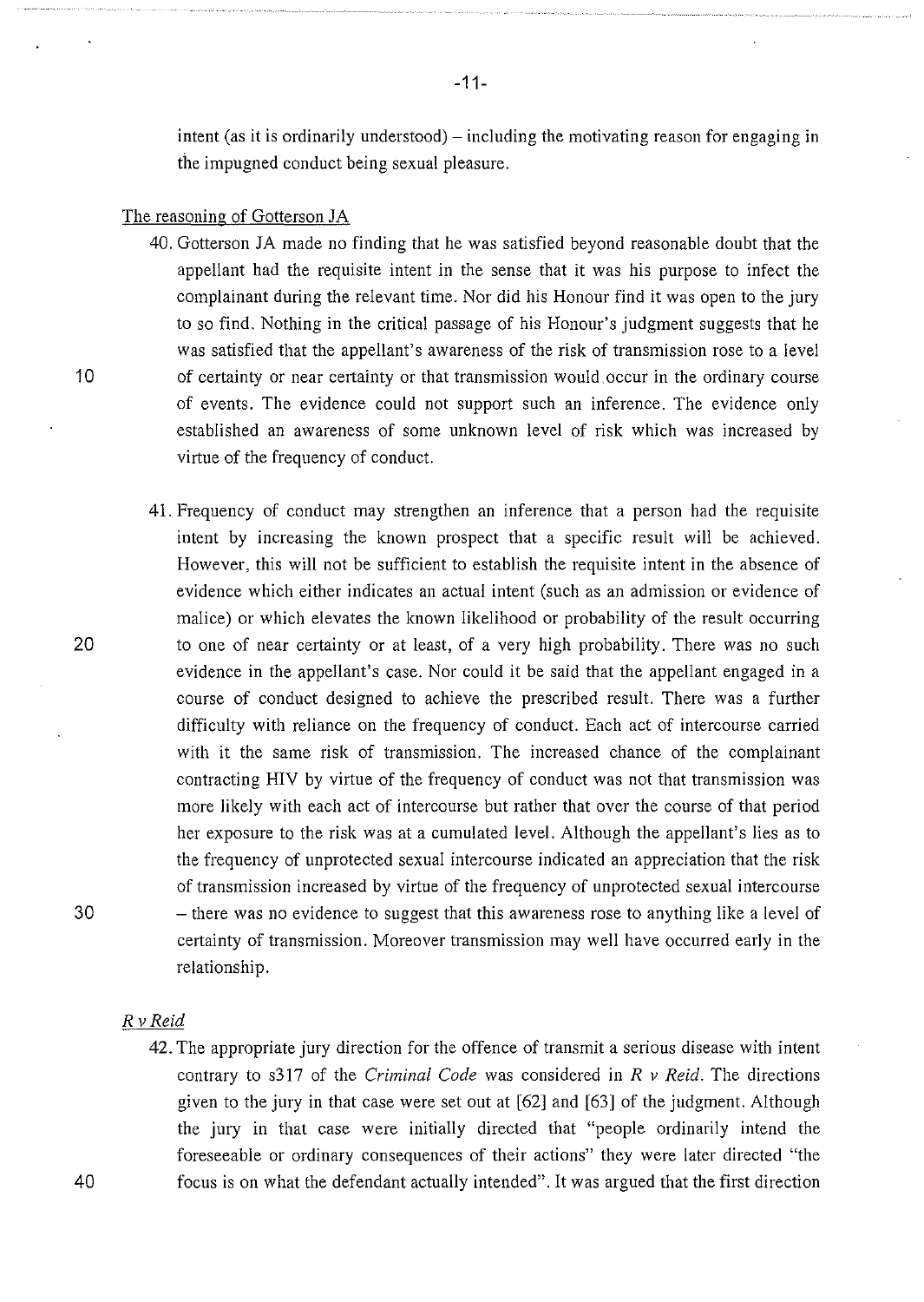was erroneous because it failed to direct the jury that intention could only arise if the accused knew it was probable or likely that the disease would be transmitted (based on the decision in *Crabbe v The Queen).* 

- 43. Keane JA held the direction on intent was sufficient and accurate because it explained *"to the jury that they could only convict the appellant* if *they were satisfied that the appellant intended to transmit the HIV virus to the complainant" (Reid* at [71]). His Honour observed that on the accused's argument in *Reid* the appellant may have received a direction more favourable to him than the one he asserted should have been given *(Reid* at [71]). Earlier his Honour had said *"The language of the Criminal Code,*  and in particular s317(b), obviates the need for any elaboration of the meaning of *"intent" in the Criminal Code by reference to common law concepts of foreseeability, likelihood and probability."* (at [67]). This observation did not broaden the test for intent to one which permits an intent to achieve a specific result to be established where a person is aware of the probable or likely consequences of one's actions (Chesterman J at [115] agreed with the conclusions of Keane JA).
- 44. Nothing in *Reid* supports the proposition that the requisite intent could be established if it were shown that the accused was aware of the likely or probable consequences of his or her actions. Nor does *Reid* suggest that intent can be inferred from the frequency of a person's conduct which has the effect of increasing the risk of transmission to a level of probability or likelihood (see Applegarth J at QCA [96]). The evidence in the appellant's case established that he had an appreciation of risks of transmission associated with unprotected sexual intercourse. However, there was no evidence to suggest that the appellant had an appreciation that transmission was certain, likely or probable. This is in contrast with the case in *Reid* where the statement *"loaded gun"*  indicated an appreciation of the near certainty or high probability of transmission (see full extract at *Reid* [42]).
- 30 45. In *Reid* Keane JA found that it was open to the jury to find that the accused had the requisite intent. His Honour said it was clear that the accused had an awareness that unprotected sexual intercourse was likely to infect the complainant with HIV *(Reid* at [51]). This awareness could be inferred from the accused's statement to police that he felt like he had a *"loaded gun" (Reid* at [51]). In *Reid* the accused was aware that postexposure prophylaxis could prevent infection and he had not told the complainant to seek such treatment after ejaculating inside him *(Reid* at [44], [54]). Further, there was evidence that he taunted the complainant after the complainant was diagnosed with HIV *(Reid* at [53]). Properly understood *Reid* was not a case involving an inference of intention from awareness of risks associated with unprotected intercourse. Rather, it involved the primary reasoning on intent, namely that it could be inferred that his

20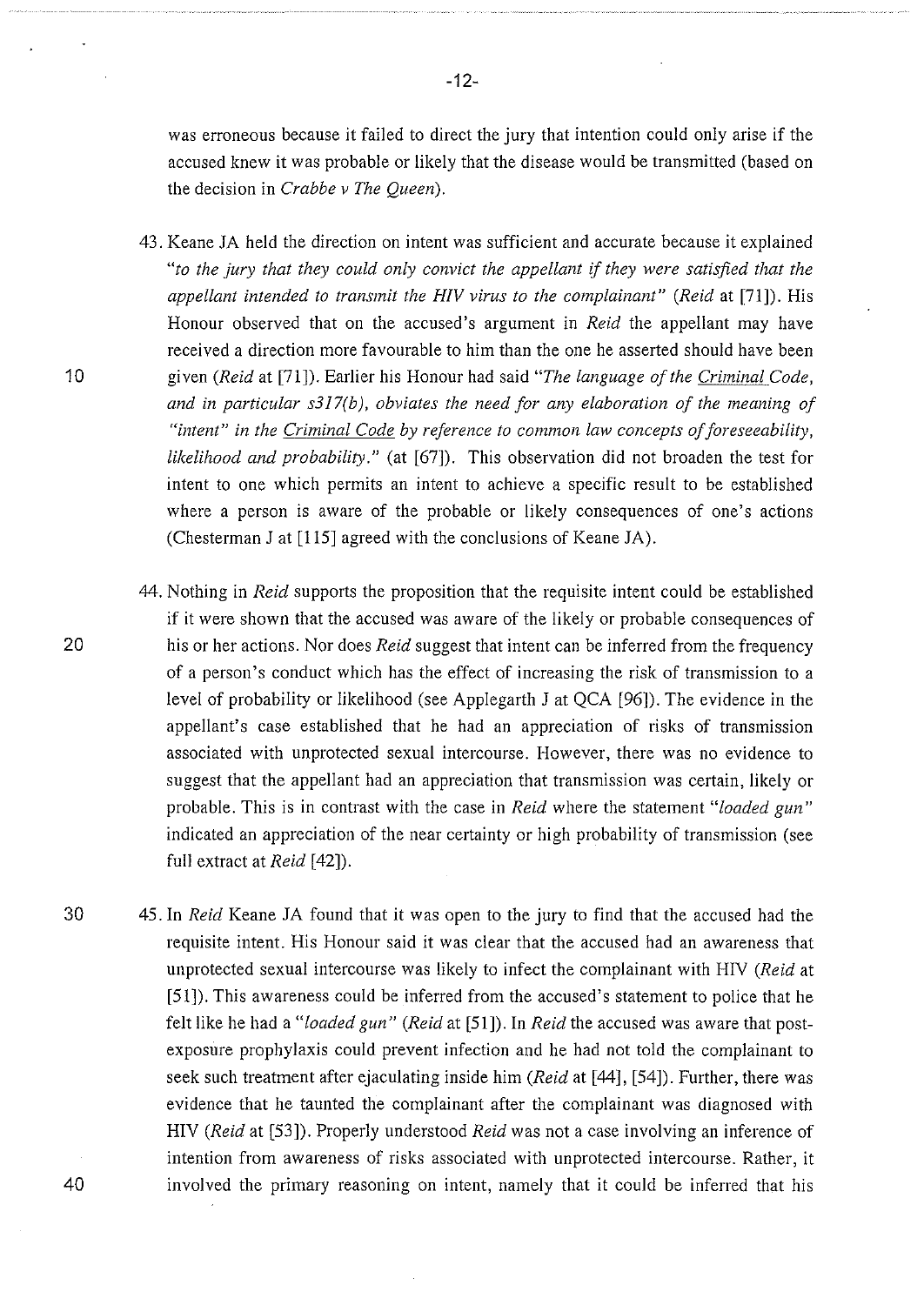purpose was to transmit the disease, an aspect of which was his awareness of the high risk that the disease would be transmitted.

#### Circumstantial Case

- 46. The principal question for determination at trial and on the appeal was whether the prosecution had proved beyond reasonable doubt that the appellant intended to transmit the disease to the complainant. The prosecution case on this element was wholly circumstantial and required inferences to be drawn as to the appellant's state of mind.
- 10
- 47. Gotterson JA referred to the appellant's contention that there was no reasonable basis for the jury to be satisfied that the appellant had the requisite intent and said *"This* ... *proposition combined two related elements: first a concession that the evidence could justify an inference of intent and, second, that, notwithstanding, the evidence did not exclude at least one other reasonable hypothesis concerning the [appellant's] conduct consistent with an absence of intent."* (QCA at [19]). There was no concession that the evidence in the appellant's case could support an inference of intent (if that was what his Honour meant at QCA [19]). Counsel for the appellant below accepted that intent could be inferred from evidence that the outcome of one's conduct is likely but did not say that intent could be inferred from such evidence alone (see T1-2.40-.44).
- 48. Gotterson JA and Applegarth J appeared to approach the issue on the appeal as being whether recklessness could be excluded (Gotterson JA at QCA [19], [48]; Applegarth J at [104]). The jury were directed (erroneously, according to *Knight v The Queen*  (1992) 175 CLR 495 at 503) that where there were two equally competing hypotheses (one consistent with guilt; the other consistent with innocence) the jury should give the appellant the benefit of the doubt and acquit him (SU 3-8).
- 49. However, this was not a case where there were two different inferences which were open on the evidence and one had to be excluded. Rather, it was a case where the most that could be inferred from the evidence was that the appellant was reckless; an inference of intent was not open on the evidence. It was not a matter of "excluding a reasonable possibility" that the appellant was reckless. Rather, the question was whether the evidence was adequate to support an inference of intent.
	- 50. Further, there is difficulty in speaking of excluding reasonable possibilities consistent with innocence when drawing inferences as to a person's state of mind at a particular time? Framing the question in terms of excluding reasonable possibilities such as

30

<sup>&#</sup>x27;See also *R v Tillott* (1991) 53 A Crim R 46 where it was held that the jury need not be given a circumstantial evidence direction where the only real issue was the accused's state of mind (at 50-51).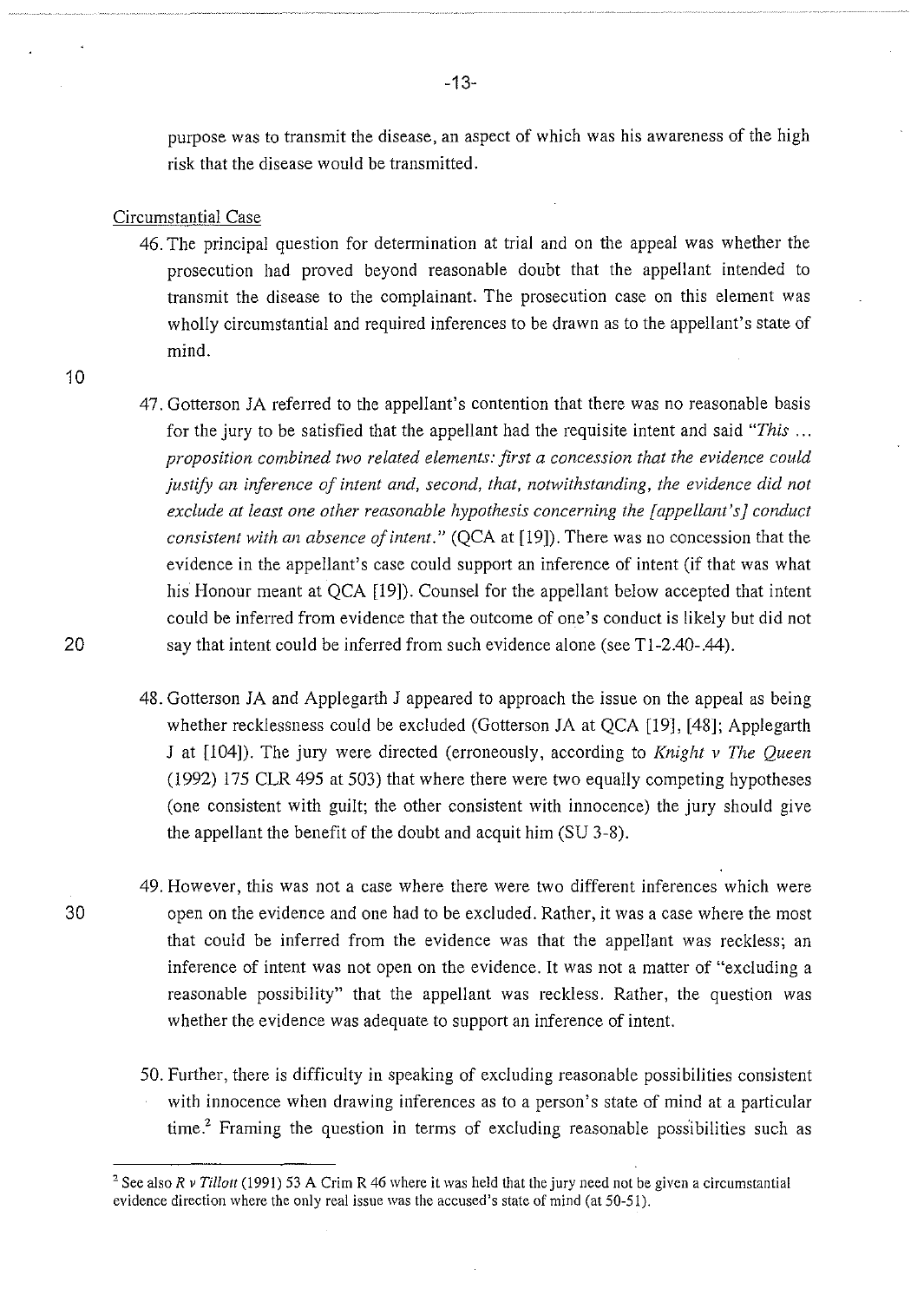recklessness assumes that an inference of intent has already been established. When examining inferences as to a person's state of mind at a relevant time the real question is how "high" does the evidence go or, put another way, what inference can properly be drawn from the evidence. Furthermore, if one has already inferred the requisite intent then there is no room for an "alternate" state of mind. The difficulty is illustrated by the appellant's case: if the requisite intent is inferred then that necessarily excludes recklessness as a possibility because those two states of mind cannot occur concurrently.

- 10 51. *Knight v The Queen* and *Cutter v The Queen* both concerned the drawing of inferences as to a state of mind and both spoke of excluding reasonable possibilities consistent with innocence. However, it is submitted that the proper approach is to consider what can reasonably be inferred from the evidence, not whether a particular state of mind is or is not excluded as a reasonable possibility. *Knight* was a case where the requisite intent for murder could easily be inferred from the act causing death itself but the majority found that the evidence left it open that the shot was fired recklessly without the necessary intent (at 504-505). *Cutter v The Queen* was an application of the decision in *Knight v The Queen.* Similarly, in *Cutter v The Queen* the requisite intent for murder could be inferred from the act causing death itself but the accused's intoxication meant that the reasonable possibility that the act causing death was not accompanied by the requisite intent could not be excluded. These cases should be contrasted with the appellant's case where the necessary intent could not be inferred from the conduct which transmitted the disease to the complainant. In the appellant's case the issue was not whether a reasonable possibility consistent with innocence (here said to be reckless transmission) was excluded. Rather, it was whether it was open to infer the requisite intent.
	- 52. In some cases it may be necessary to examine the surrounding circumstances of a person's conduct and the person's awareness of those circumstances to establish the requisite intent or to exclude the possibility of the absence of the requisite intent (see for example, *Cutter v The Queen* at 642). In the appellant's case it was the surrounding circumstances which were the evidence of his appreciation of the risks associated with unprotected sexual intercourse rather than evidence that elevated his state of mind to one of the requisite intent. Gotterson JA considered the appellant's lies to the complainant and to the police evidenced such an appreciation (QCA at [43]). These surrounding circumstances, namely failure to disclose and lies told to both the complainant and the police did not elevate his appreciation of the risk to an appreciation of the certainty of transmission or anything like it.

20

30

40 Lies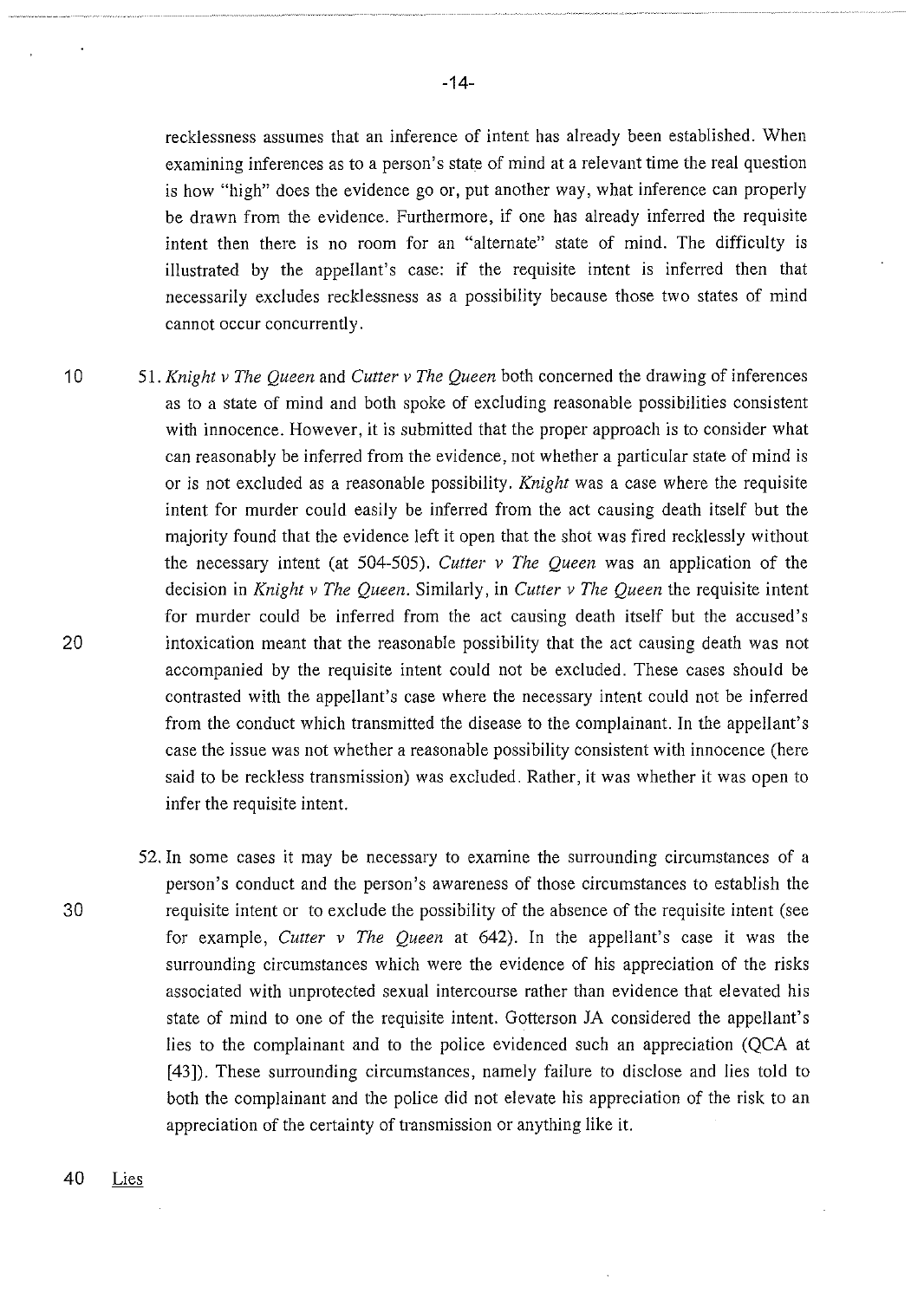- 53. The prosecution relied upon a number of lies allegedly told by the appellant: lies to the complainant denying he had HIV during their relationship; lies told by the appellant to the complainant after she had been diagnosed with HIV to the effect that he had been diagnosed with HIV at some time after their relationship ended; and lies told to the police minimising his awareness of the transmissibility of the disease and the number of times he and the complainant had unprotected sexual intercourse.
- 54. The appellant's alleged lies to the complainant during their relationship denying he had HIV did not, of themselves, support an inference that the appellant intended to transmit the disease. These lies were incapable of giving rise to consciousness of guilt reasoning as they occurred before she was diagnosed with the illness. These lies were not left to the jury for consciousness of guilt reasoning. Gotterson JA used these lies as evidencing an appreciation that the disease was sexually transmissible through unprotected sexual activity (QCA at [42]). Applegarth J considered these lies showed irresponsible behaviour designed to persuade the complainant to have unprotected sexual intercourse with him (QCA at [79]). This, it is submitted, was the only way these lies could be used in support of the prosecution case.
- 55. At trial, the prosecution relied upon the telling of lies both to the complainant after her diagnosis and to the police as evidence of a consciousness of guilt for the offence charged - i.e. transmit a serious disease with intent. These lies were described as "critical" in the prosecution's case (SU 3-14). The lies relied upon were lies to the complainant after she was diagnosed about having only known about his diagnosis for 6 months; lies to the police about his awareness of the sexual transmissibility of the disease and the number of times he and the complainant had unprotected sex (T9-14). The directions given to the jury (set out at QCA [23]-[24]) made it clear to the jury that the lies could only be used as evidence of consciousness of guilt if the jury were satisfied that the reason the appellant lied was because the truth would implicate him in the offence with which he was charged (i.e. transmit a serious disease with intent). It therefore became a question for the jury (and later the Court when conducting their independent assessment) whether the lies were told for that reason or for another reason (such as consciousness of guilt for the offence of unlawfully causing grievous bodily harm to which he pleaded guilty).
	- 56. It is not accepted that lies told by the appellant to the complainant after she was diagnosed or to the police could give rise to consciousness of guilt reasoning for the offence charged- i.e. transmit a serious disease with intent. Neither Gotterson JA nor Applegarth J used the lies as indicating a consciousness of guilt for the offence of transmit a serious disease with intent (QCA at [46]-[48], [97]). All Gotterson JA said on the subject was that the jury were given clear directions as to the use of the lies as

10

30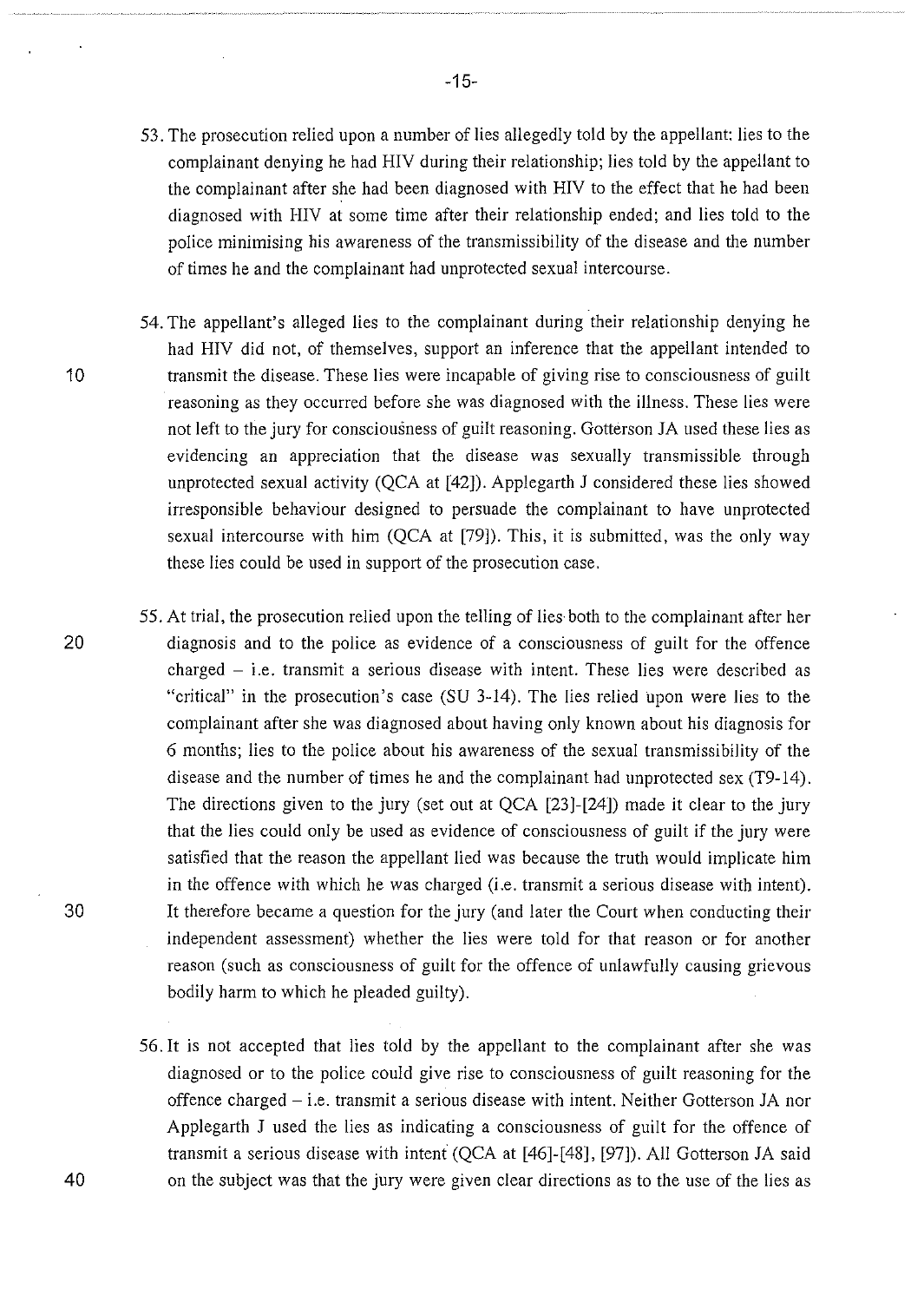consciousness of guilt (QCA at [48]). Instead, Gotterson JA used the lies told by the appellant to support his finding that the appellant had a genuine appreciation of the risks associated with his conduct (QCA at [43]). This finding was an acceptance of the respondent's submission on the appeal in relation to the significance of those lies (see QCA at [43], [34]). It is difficult to see how the lies could be used for consciousness of guilt reasoning in relation to the offence charged, particularly in circumstances where the appellant pleaded guilty to the lesser offence of unlawfully causing grievous bodily harm and there was nothing to suggest that the truth would implicate him in the offence charged as opposed to the lesser offence. The lies said nothing about the appellant's state of mind at the relevant times during the relationship. The lies could not rise to more than an implied admission as to general wrongdoing or culpability.

## Other Evidence

- 57. Other evidence at trial included the following: the appellant's failure to disclose to the complainant that he had HIV after she fell ill in mid 2007; the appellant told the complainant that his brother died of AIDS in Africa (which was challenged); and the appellant arranged for a friend to take a blood test in lieu of him for a visa application in 2005. These matters and the lies were not sufficient of themselves to give rise to an inference of intent to transmit the disease. Nor did these matters viewed in combination together with the frequency of the conduct and awareness of risks associated with the unprotected sexual intercourse to give rise to an inference that the appellant intended to transmit the disease. The only rational and available inference on the evidence was one of recklessness which fell short of any intent.
- 58. There was a further aspect to the appellant's case which was that the evidence suggested that the purpose of the appellant's  $act$  - unprotected sexual intercourse was the pursuit of pleasure and intimacy. This evidence pointed away from any inference that the appellant intended to transmit the disease to the complainant. In such circumstances other evidence was required to establish the requisite intent (such as an admission or evidence of malice).

#### Objective Test

59. The language used by Gotterson JA at QCA [46] appears to suggest an objective test. for the wholly subjective test for intention under s317 of the *Criminal Code.* His Honour's reference to the jury using their own knowledge and experience and that the appellant's conduct may be "viewed" and "defied description" indicates an objective rather than subjective inquiry into the appellant's state of mind. A direction to the jury in similar terms has been held to be misleading because it suggests *"that intention is to be assessed by an objective evaluation of what is a likely consequence of an act" (R v Ping at* [37]). As earlier said such an approach has long been rejected.

20

10

30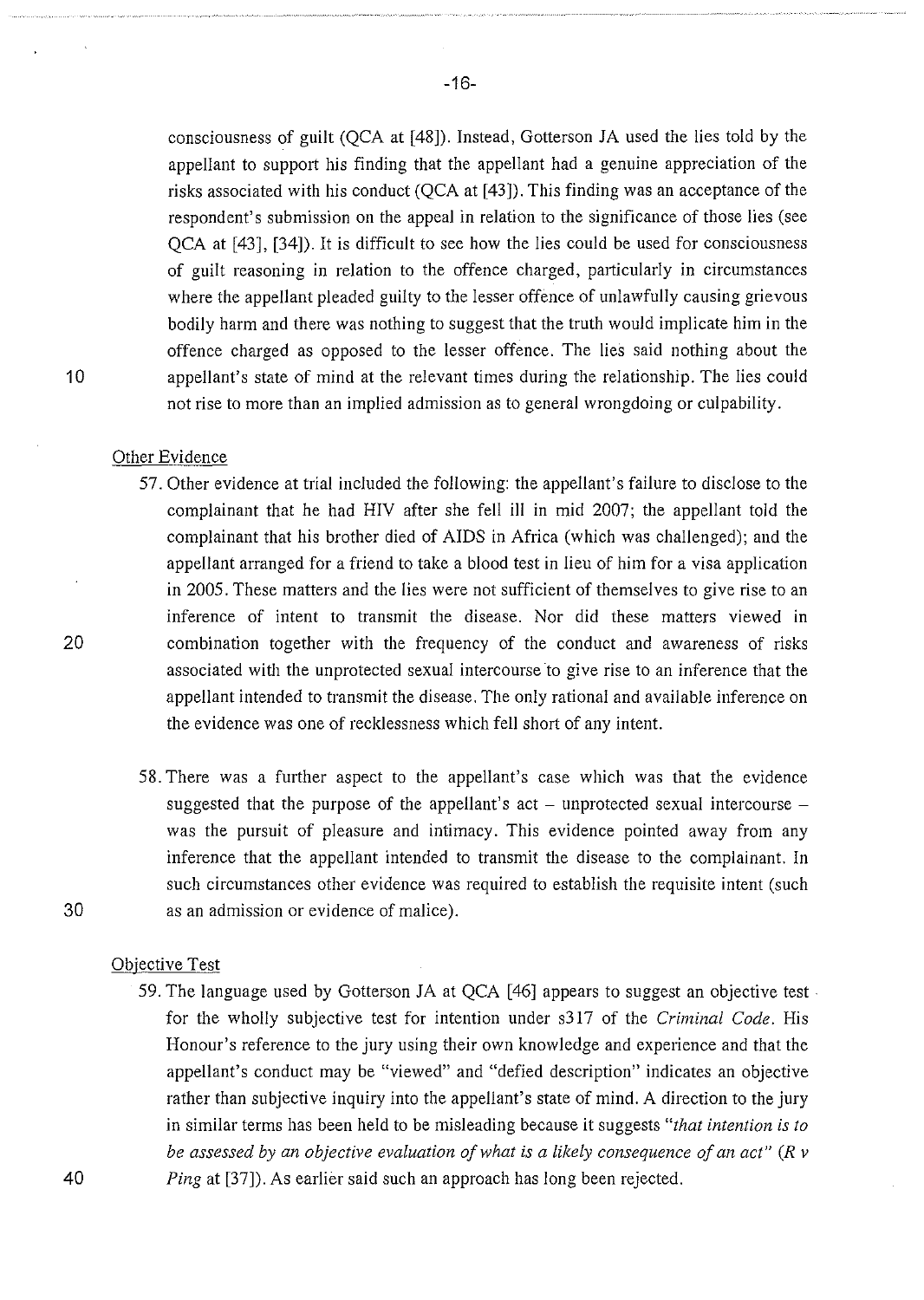#### Temporal Concurrence (Ground (1)(ii))

- 60. Section 317 of the *Criminal Code* reqmres that the physical element (here the transmission of the serious disease to the other person) coincide with the mental element (here an intention to transmit the disease). However, Gotterson JA stated that the jury were not required to identify the precise point in the relationship when the appellant's conduct ceased being reckless and gave way to intention (QCA at [47]). His Honour erroneously held that *"a jury may infer from the protracted duration of the conduct that the requisite intent existed from the first act of unprotected sexual intercourse to the last."* (QCA at [48], see also Morrision JA at [69]).
- 61. Gotterson JA cited *R v Reid* at [56] in support of this proposition. However, in *Reid*  the requisite intent was not inferred from the frequency of the conduct. In *Reid* the requisite intent was inferred from the evidence identified by Keane JA at [53]-[55]. His Honour's statement that *"the jury were entitled to infer that the appellant's intention in that regard was the same at the time of the first act of unprotected sex as it was throughout the sexual activity between the complainant and the appellant"* at [56] was directed to the circumstances of that case and an argument raised that the infection may have occurred early in the relationship. The issue of temporal concurrence did not arise in *Reid* because the requisite intent in that case was inferred from matters which did not depend on the frequency of the unprotected sexual intercourse. Further, in *Reid* it was open to conclude that the requisite intent existed at the time of the first instance of unprotected sexual intercourse. His Honour was not stating a principle to be applied to satisfy temporal concurrence between the physical and mental elements of the offence where a person's intention is to be inferred from the frequency of conduct.
- 62. The reasoning of Gotterson JA supporting the verdict in the instant appeal relied upon the frequency of the appellant's conduct to establish the requisite intent. This reasoning necessarily involved the notion of a passage of time before the requisite intent arose. By virtue of this it was then necessary to determine when (or a particular time frame in which) the actual transmission occurred and whether at that time the conduct was sufficiently frequent to establish the requisite intent so as to satisfy the requirement under s317 of the *Criminal Code* that the mental and physical elements of the offence coincide.
- 63. This was particularly so where it was impossible to say at the commencement of the course of conduct that the conduct would in the continuous future be engaged in frequently. For example, and obviously enough, the appellant's case the conduct (unprotected sexual intercourse) required the future consent of the complainant which

10

30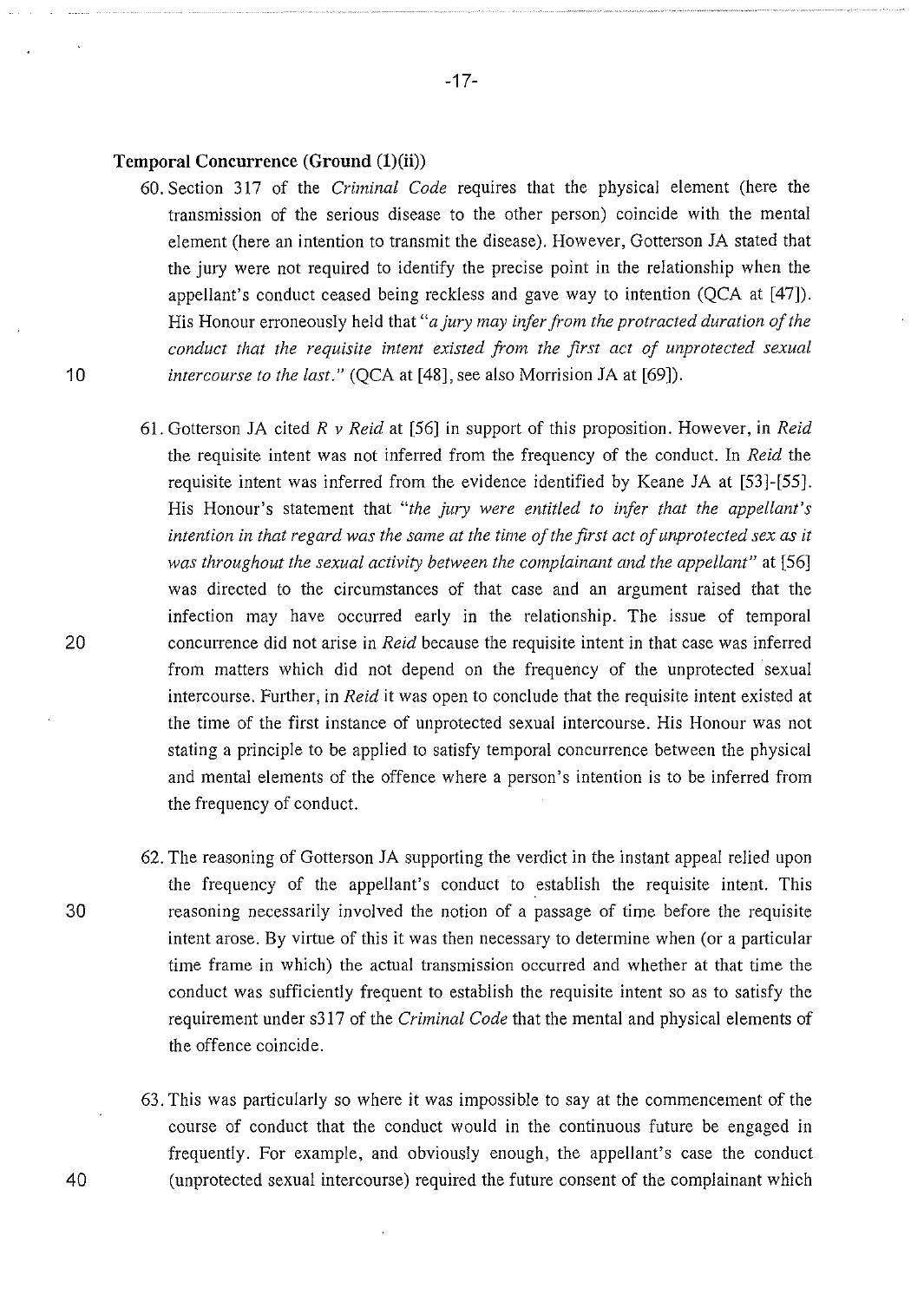was a matter outside the appellant's control. Whether the complainant would consent (and continue to consent) to that conduct was unknown at the commencement of the conduct. The possible frequency of those acts was unknown at the outset of the relationship and continued to be unknown. Accordingly, it could not be said that the appellant intended to transmit the disease at the outset of the relationship because at that time he did not know (and could not know) how often he would in the future engage in the conduct.

- 64. The prosecution in this case could not isolate the precise act of sexual intercourse nor the time frame in which the transmission occurred except in so far as it occurred at some point during their sexual relationship (i.e. the period alleged on the indictment). Further, the evidence raised the distinct possibility that the transmission occurred in the first 6 months of their sexual relationship. There was evidence that the complainant became sick in mid 2007 and this may have been seroconversion illness due to HIV infection but it was not certain that this was the case (Ex 2 at [21]).
	- 65. Gotterson JA and Morrison JA effectively backdated the appellant's alleged intent, (which only arose on their reasoning due to the passage of time), to conduct occurring at the beginning of the sexual relationship when, on his Honour's own reasoning, the conduct was reckless. It is impermissible to convict an accused where the mental element of the offence was formed after the physical element had been completed *(Campbell v R* (2008) 73 NSWLR 272 per Spigelman CJ at [129], see also Weinberg *AlA* at [180]-[181]).
	- 66. Even if the broader analysis of Gotterson JA can be accepted it could not be said that the appellant had the requisite intent at the commencement of the sexual relationship with the complainant. Accordingly it could not be considered that *"the accused has the requisite intent at the outset of his or her execution of a series of acts designed to cause"* a specific result in accordance with the extension of temporal concurrence set out by Mason CJ in *Royall v The Queen* (1991) 172 CLR 378 at 392).
	- 67. Nor could the requisite intent arise on the extension of temporal concurrence identified by Brennan J in *Royall v The Queen* where his Honour held that *"it is not essential* ... *to identify which act or series of acts in the course of that conduct caused the victim to take the final step provided the jury be satisfied on the whole of the evidence that some or all of those acts caused the death and was accompanied by one of the mental states prescribed"* (at 405). This is because his Honour was there considering circumstances where the requisite intent arose independently from the frequency of the conduct, which is similar to what was found to be the case in *Reid.* However, where the inference of intent arises due to the frequency of the conduct, it is not sufficient to

10

30